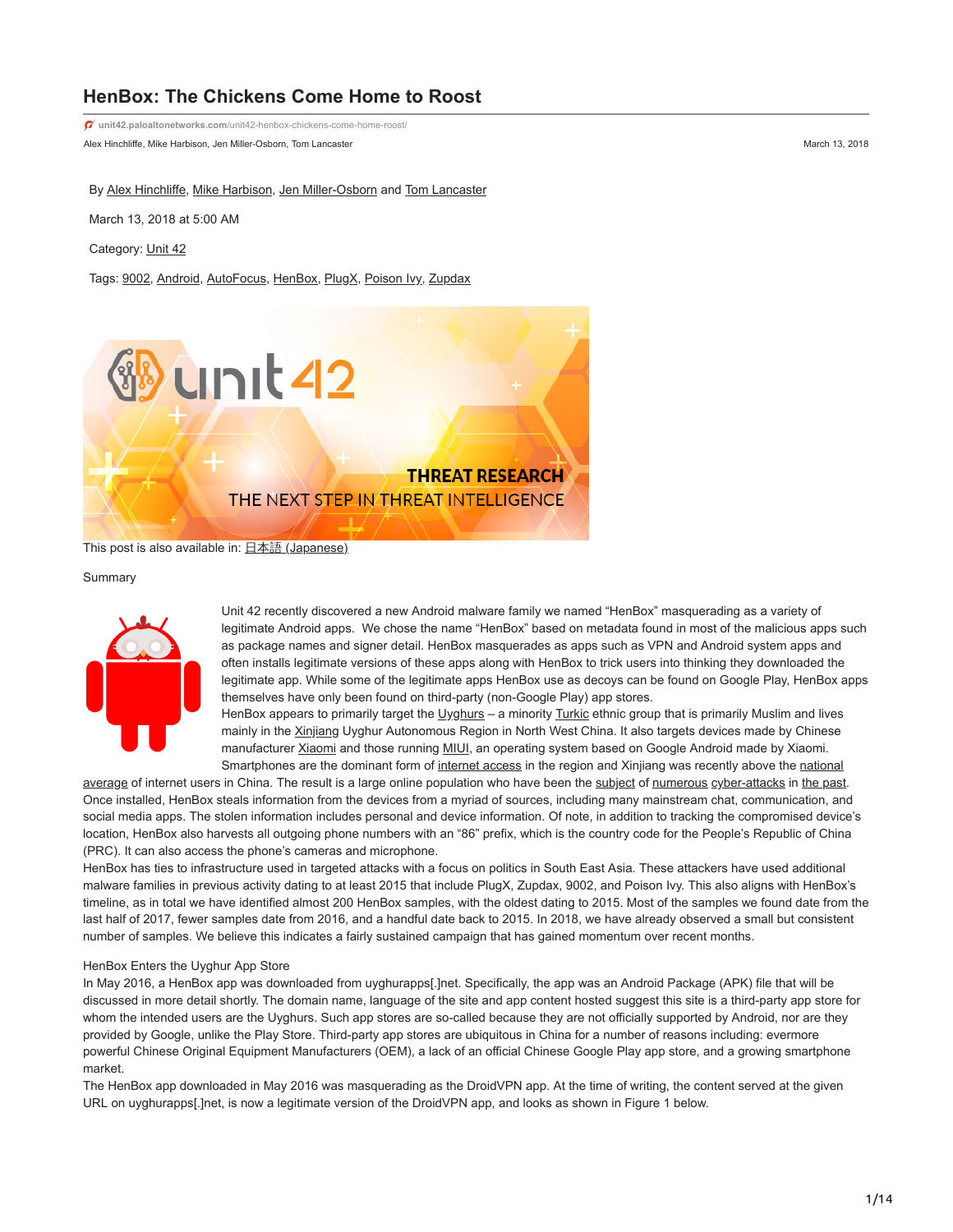

# *Figure 1 Uyghurapps[.]net app store showing the current DroidVPN app*

Virtual Private Network (VPN) tools allow connections to remote private networks, increasing the security and privacy of the user's communications. According to the DroidVPN app description, it "helps bypass regional internet restrictions, web filtering and firewalls by tunneling traffic over ICMP." Some features may require devices to be rooted to function and according to some 3rd party app stores, unconditional rooting is required, which has additional security implications for the device.

We have not been able to ascertain how the DroidVPN app on the uyghurapps[.]net app store was replaced with the malicious HenBox app; however, some indicators point to the server running an outdated version of Apache Web Server on a Windows 32-Bit operating system. In light of this, we believe an attack against unpatched vulnerabilities is a reasonable conjecture for how the server was compromised. The HenBox app downloaded in May 2016, as described in Table 1 below, masquerades as a legitimate version of the DroidVPN app by using the same app name "DroidVPN" and the same iconography used when displaying the app in Android's launcher view, as highlighted in Figure 2 below Table 1.

| <b>APK SHA256</b>                                                | <b>Size</b> | <b>First</b> | App Package        | App      |
|------------------------------------------------------------------|-------------|--------------|--------------------|----------|
|                                                                  | (bytes)     | Seen         | name               | name     |
| 0589bed1e3b3d6234c30061be3be1cc6685d786ab3a892a8d4dae8e2d7ed92f7 | 2.740.860   | May<br>2016  | com.android.henbox | DroidVPN |

*Table 1 Details of the HenBox DroidVPN app on the uyghurapps[.]net app store*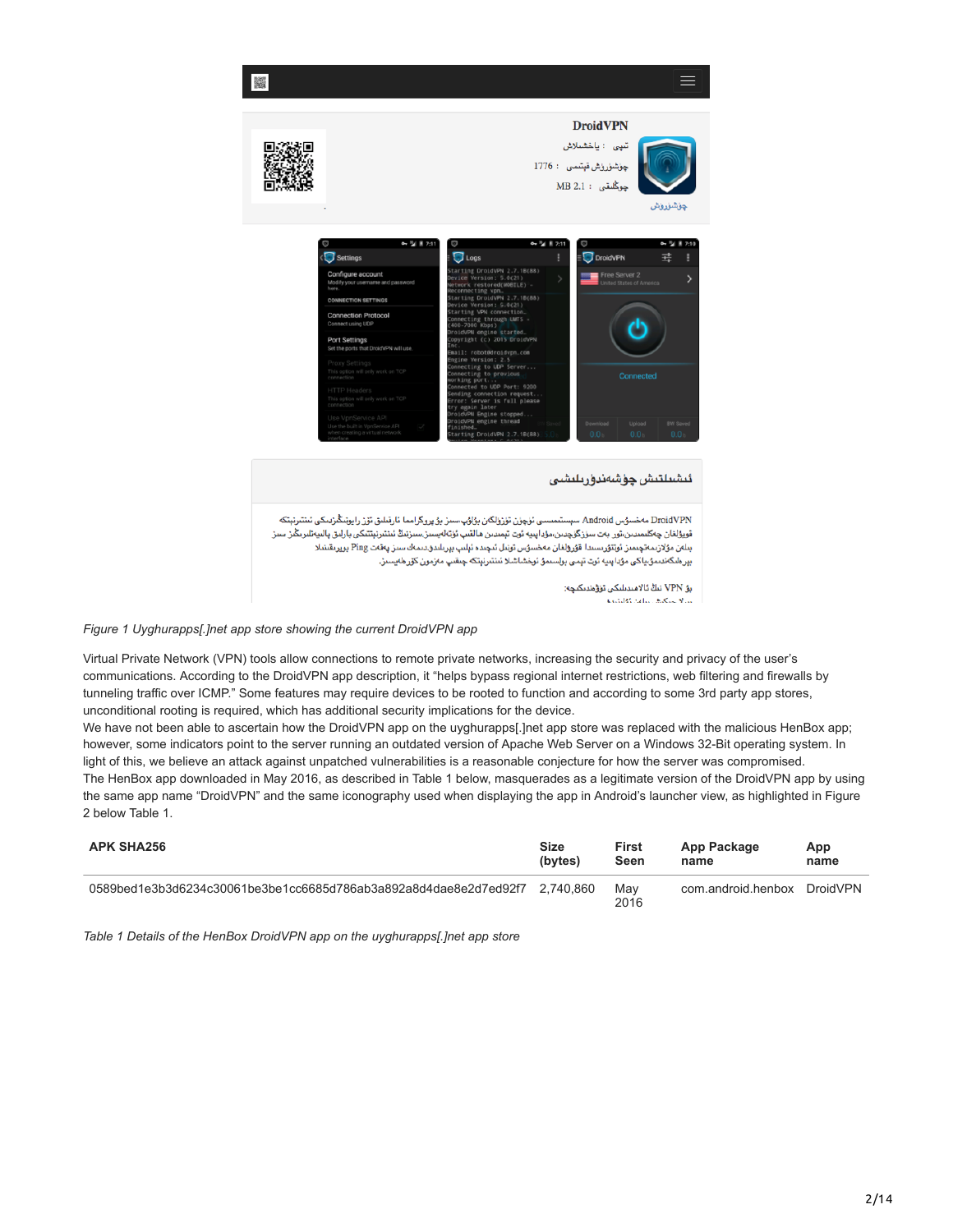

# *Figure 2 HenBox app installed, purporting to be DroidVPN*

Depending on the language setting on the device, and for this particular variant of HenBox, the installed HenBox app may have the name "Backup" but uses the same DroidVPN logo. Other variants use other names and logos, as described later.

Given the DroidVPN look and feel being used by this variant of HenBox, it's highly likely the uyghurapps[.]net page for DroidVPN remained identical when serving either HenBox or DroidVPN apps, just that the legitimate APK file had been replaced with HenBox for an unknown period of time.

In addition to the look and feel of DroidVPN, this HenBox variant also contained a legitimate DroidVPN app within its APK package as an asset, which could be compared to a resource item within a Windows Portable Executable (PE) file. Once the HenBox app is installed and launched, it launches an install process for the embedded app as a decoy to other malicious behaviors occurring in the background, and to satisfy the victim with the app they were requesting, assuming they requested to download a particular app, such as DroidVPN. The version of the legitimate DroidVPN embedded inside this HenBox variant is the same version of DroidVPN available for download from uyghurapps[.]net, at the time of writing. It's worth noting, newer versions of the DroidVPN app are available on Google Play, as well as in some other third-party app stores, which could indicate uyghurapps[.]net is not awfully well maintained or updated to the latest apps available. At the time of writing, to our knowledge no other third-party app stores, nor the official Google Play store, were or are hosting this malicious HenBox variant masquerading as DroidVPN.

# The Right App at the Right Time

The malicious HenBox and embedded DroidVPN app combination is one instance of the type of legitimate apps the attackers choose to mimic to compromise their victims. These threat actors frequently offer malicious apps purporting to be legitimate apps that are broadly used or important to a targeted population. It's worth noting however, about one-third of the HenBox apps contained embedded APK objects that did not refer to legitimate apps. Some were only 3 bytes long, containing strings such as "ddd" and "333", or were otherwise corrupted. Beyond the previously mentioned DroidVPN example, other viable embedded apps we found include apps currently available on Google Play, as well as many third-party app stores. Table 2 below lists some of these apps with their respective metadata.

| # Parent APK SHA256<br><b>First Seen</b> Package names<br>(parent APK)<br><b>[embedded APK]</b> | <b>APK App names</b><br>(parent APK)<br><b>[embedded APK]</b> |
|-------------------------------------------------------------------------------------------------|---------------------------------------------------------------|
|-------------------------------------------------------------------------------------------------|---------------------------------------------------------------|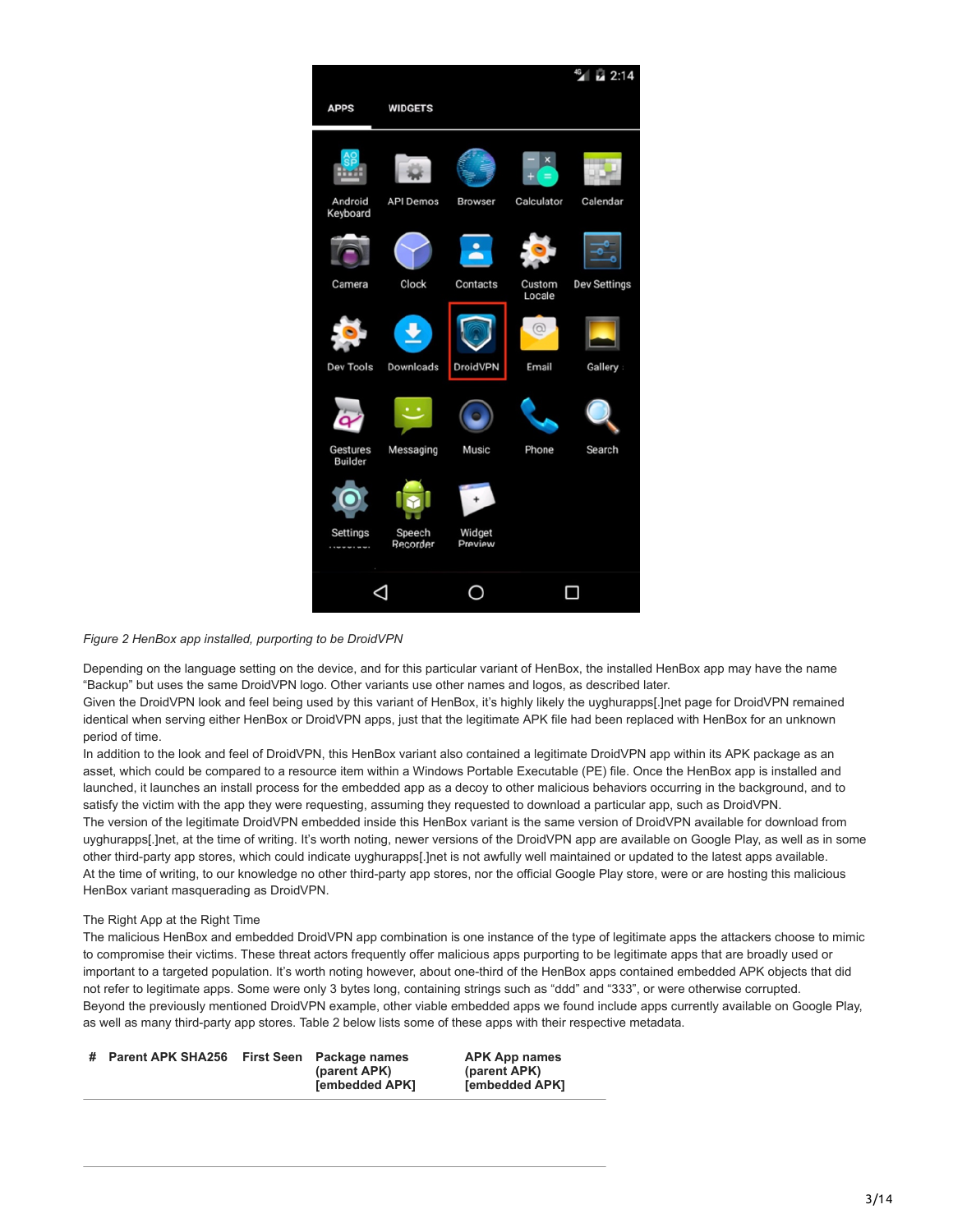|   | fa5a76e86abb26e48a<br>f0b312f056d24000bc<br>969835c40b3f98e5ca<br>7e301b5bee | April 2016 | (com.android.henbox)<br>[com.ziipin.software]   | (Uyghurche Kirguzguch)<br>[Emojicon] |
|---|------------------------------------------------------------------------------|------------|-------------------------------------------------|--------------------------------------|
| 2 | 1749df47cf37c09a92<br>b6a56b64b136f15ec<br>59c4f55ec835b1e569<br>c88e1c6e684 | May 2017   | (cn.android.setting)<br>[com.apps.amag]         | (设置 (Backup))<br>[Amag Agency]       |
| 3 | 4d437d1ac29b1762c<br>c47f8094a05ab73141<br>d03f9ce0256d200fc6<br>91c41d1b6e7 | June 2017  | (cn.android.setting)<br>[com.example.ourplayer] | (islamawazi)<br>[islamawazi]         |

*Table 2 Example HenBox variants containing embedded apps*

Sample 1 marks the first HenBox sample we saw embedding a legitimate app within its assets to be dropped and installed on the victim device as a decoy. The legitimate app in question was a Uyghur language keyboard app targeted at native speakers of the Uyghur language and their smartphones.

Sample 2, has the package name cn.android.setting masquerading as Android's Settings app, which has a similar package name (com.android.settings). This variant of HenBox also used the common green Android figure as the app logo and was named 设置 ("Backup" in English). This variant's app name, along with many others, is written in Chinese and describes the app as a backup tool. Please see the IOCs section for all app and package name combinations. Interestingly, the embedded app in sample 2 is not a version of the Android Settings app but instead the "Amaq Agency" app, which reports on ISIS related news. [Reports](http://www.ibtimes.co.uk/islamic-state-fake-version-isis-news-app-amaq-android-spying-its-supporters-1563313) indicate fake versions of the Amaq app exist, likely in order to spy on those that use it.

A month after observing sample 2, we obtained another which used the same package name as sample 2 (cn.android.setting). However, this [time the app name for both HenBox and the embedded app were identical: Islamawazi. Islamawazi is also known as the Turkistan Islamic](https://en.wikipedia.org/wiki/Turkistan_Islamic_Party) Party or "TIP". This organization was formerly known as the East Turkestan Islamic Party and is purported to be an Islamic extremist separatist organization founded by Uyghur jihadists. The embedded app appears to be a media player.

These examples, together with the HenBox app placed on a very specific third-party app store, point clearly to at least some of the intended targets of these malicious apps being Uyghurs, specifically those with interest in or association with terrorist groups. These threat actors appear to be choosing the right apps – those that could be popular with locals in the region, at the right time – while tensions grow in this region of China, to ensure a good victim install-base.

# HenBox Roosts

HenBox has evolved over the past three years, and of the almost two hundred HenBox apps in AutoFocus, the vast majority contain several native libraries as well as other components in order to achieve their objective. Most components are obfuscated in some way, whether it be simple XOR with a single-byte key, or through the use of ZIP or Zlib compression wrapped with RC4 encryption. These components are responsible for a myriad of functions including handling decryption, network communications, gaining super-user privileges, monitoring system logs, loading additional Dalvik code files, tracking the device location and more.

The remainder of this section describes at a high-level what HenBox is capable of, and how it operates. The description is based on analysis of the sample described in Table 3 below, which was of interest given its C2 domain mefound[.]com overlaps with PlugX, Zupdax, and Poison Ivy malware families discussed in more detail later.

| <b>SHA256</b>                                                        | Package Name       | App Name    |
|----------------------------------------------------------------------|--------------------|-------------|
| a6c7351b09a733a1b3ff8a0901c5bde<br>fdc3b566bfcedcdf5a338c3a97c9f249b | com.android.henbox | 备份 (Backup) |

# *Table 3 HenBox variant used in description*

Once this variant of HenBox is installed on the victim's device, the app can be executed in two different ways:

One method for executing HenBox is for the victim to launch the malicious app (named "Backup", in this instance) from the launcher view on their device, as shown in Figure 3 below. This runs code in the onCreate() method of the app's MainActivity class, which in effect is the program's entry point. This process is defined in the app's AndroidManifest.xml config file, as shown in the following snippet.

1 <activity android:excludeFromRecents="true" android:label="@string/app\_name" android:name="com.android.henbox.MainActivity"

2 android:theme="@android:style/Theme.Translucent">

3 <intent-filter>

- 4 <action android:name="android.intent.action.MAIN"/>
- 5 <category android:name="android.intent.category.LAUNCHER"/>

6 </intent-filter>

</activity>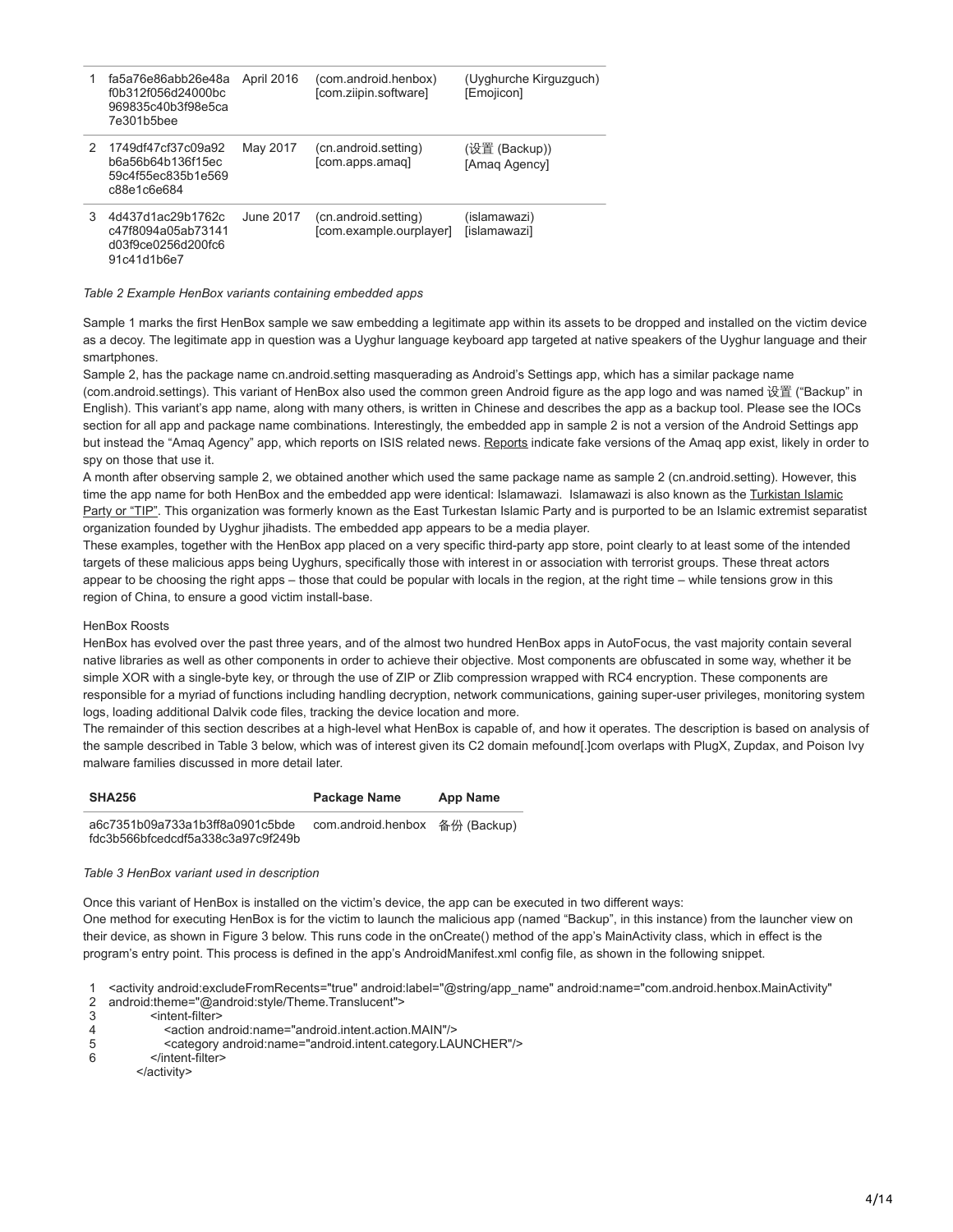

# *Figure 3 HenBox app installed and visible on Android's Launcher view*

Doing so executes code checking if the device is manufactured by Xiaomi, or if Xiaomi's fork of Android is running on the device. Under these conditions, the app continues executing and the intent of targeting Xiaomi devices and users could be inferred, however poorly written code results in execution in more environments than perhaps intended; further checks are made to ascertain whether the app is running on an emulator, perhaps to evade researcher analysis environments. Assuming these checks pass, one of the main ELF libraries is loaded that orchestrates other components and provides functionality to the app's Dalvik code through the Java Native Interface (JNI). HenBox checks whether this execution is its first by using Android's shared preferences feature to persist XML key-value pair data. If it is the first execution, and if the app's path does not contain "/system/app" (i.e. HenBox is not running as a system app), another ELF library is loaded to aid with executing super-user commands.

The second method uses intents, broadcasts, and receivers to execute HenBox code. Providing the app has registered an intent to process particular events from the system, and one of said events occurs, HenBox is effectively brought to life through external stimulus from another app on the system broadcasting a request, or the system itself broadcasting a particular event has occurred. These intents are typically defined statically in the app's AndroidManifest.xml config file; some HenBox variants register further intents from their code at run-time. Once a matching intent is triggered, the respective Receiver code will be executed, leading to other HenBox behaviors being launched, which are described later. Table 4 below lists the intents that are statically registered in this HenBox variant's AndroidManifest.xml config file, together with a description of what that intent does, and when it would be used. Depending on the intent triggered, one of two Receivers would be called, in this instance they are called Boot or Time but the name is somewhat immaterial.

| Receiver                                | Intent Name                                                        | Description                                                              |
|-----------------------------------------|--------------------------------------------------------------------|--------------------------------------------------------------------------|
| <b>BootReceiver</b>                     | android.intent.action.BOOT COMPLETED                               | System<br>notification<br>that the<br>device has<br>finished<br>booting. |
| android.intent.action.restart           | A legacy intent used to indicate a system restart.                 |                                                                          |
| android.intent.action.SIM STATE CHANGED | System notification that the SIM card has changed or been removed. |                                                                          |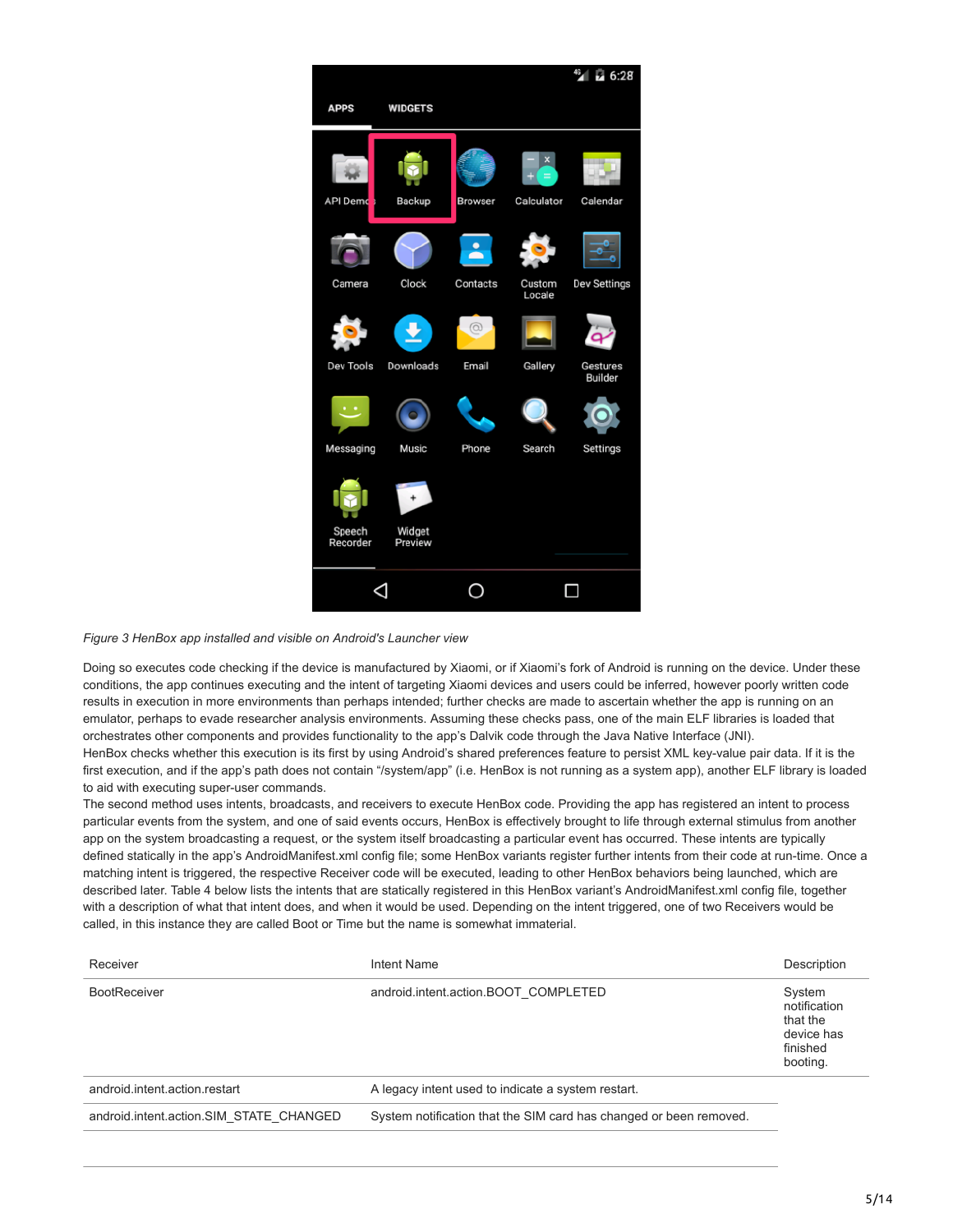| android.intent.action.PACKAGE INSTALL     | System notification that the download and eventual installation of an app<br>package is happening (this is deprecated)                                                                                                   |                                                     |
|-------------------------------------------|--------------------------------------------------------------------------------------------------------------------------------------------------------------------------------------------------------------------------|-----------------------------------------------------|
| android.intent.action.PACKAGE ADDED       | System notification that a new app package has been installed on the<br>device, including the name of said package.                                                                                                      |                                                     |
| com.xiaomi.smarthome.receive alarm        | Received notifications from Xiaomi's smart home IoT devices.                                                                                                                                                             |                                                     |
| <b>TimeReceiver</b>                       | android.intent.action.ACTION TIME CHANGED                                                                                                                                                                                | System<br>notification<br>that the time<br>was set. |
| android.intent.action.CONNECTIVITY CHANGE | System notification that a change in network connectivity has occurred,<br>either lost or established. Since Android version 7 (Nougat) this<br>information is gathered using other means, perhaps inferring the devices |                                                     |

# *Table 4 HenBox variant's Intents and Receivers*

Most of the intents registered in the AndroidManifest.xml file, or loaded during run-time, are commonly found in malicious Android apps. What's more interesting, and much less common, is the inclusion of the com.xiaomi.smarthome.receive\_alarm intent filter. Xiaomi, a privately owned Chinese electronics and software company, is the  $5<sup>th</sup>$  largest smart phone manufacturer in the world and also manufactures IoT devices for the home. Most devices can be controlled by Xiaomi's "MiHome" Android app, which is available on Google Play with between 1,000,000 and 5,000,000 downloads.

used by potential victim run older versions of Android.

Given the nature of connected devices in smart homes, it's highly likely many of these devices, and indeed the controller app itself, communicate with one another sending status notifications, alerts and so on. Such notifications would be received by the MiHome app or any other, such as HenBox, so long as they register their intent to do so. This could essentially allow for external devices to act as a trigger to execute the malicious HenBox code, or perhaps afford additional data HenBox can collect and exfiltrate.

Either method to load HenBox ultimately results in an instance of a service being launched. This service hides the app from plain sight and loads another ELF library to gather environmental information about the device, such as running processes and apps, and details about device hardware, primarily through parsing system logs and querying running processes. The service continues by loading an ELF, created by Baidu, which is capable of tracking the device location before setting up a monitor to harvest phone numbers associated with outgoing calls for those numbers with a country code "+86" prefix, which relates to the People's Republic of China.

Further assets are decrypted and deployed, including another Dalvik DEX code file, which has various capabilities including registering itself as the incoming SMS handler for the device to intercept SMS messages, loading another ELF library that includes a version of BusyBox - a package containing various stripped-down Unix tools useful for administering such systems – and, interestingly, is capable of turning off the sound played when the device's cameras take pictures.

The Android permissions requested by HenBox, as defined in the apps' AndroidManifest.xml files, range from accessing location and network settings to messages, call, and contact data. HenBox can also access sensors such as the device camera(s) and the microphone. Beyond the Android app itself, other components such as the aforementioned ELF libraries have additional data-stealing capabilities. One ELF library, libloc4d.so, handles amongst other things the loading of the app-decoded ELF library file "sux", as well as handling connectivity to the C2.

The sux library appears to be a customized super user (su) tool that includes code from the com.koushikdutta.superuser app and carries the equivalent of a super user (su) binary in order to run privileged commands on the system. The primary goal of sux appears to be steal messages and other data from popular messaging and social media apps specified within the HenBox sample. A similar tool, with the same filename, has been discussed in [previous research](https://blog.paloaltonetworks.com/2017/07/unit42-spydealer-android-trojan-spying-40-apps/) but the SpyDealer malware appears unrelated to HenBox. More likely, this is a case of common attack tools being re-used between different threat actor groups.

This particular HenBox variant, as listed in Table 3 above, harvests data from two popular messaging and social media apps: Voxer Walkie Talkie Messenger (com.rebelvox.voxer) and Tencent's WeChat (com.tencent.mm). These types of apps tend to store their data in databases and, as an example, HenBox accesses Voxer's database from the file "/data/data/com.rebelvox.voxer/databases/rv.db". Once opened, HenBox runs the following query to gather message information.

1 select

 $\mathfrak{p}$ messages.timestamp ,messages.sender,messages.body,profiles .first || profiles .last,profiles.profile\_username

3 from

4 messages,conversations left join profiles on messages.sender=profiles.username

5 where

6 messages.thread\_id=conversations .thread\_id

Not long after this variant was public, newer variants of HenBox were seen, and some had significant increases in the number of targeted apps. Table 5 describes the latest variant seen in AutoFocus.

| <b>SHA256</b>                                                        | Package Name       | App Name | <b>First Seen</b>                        |
|----------------------------------------------------------------------|--------------------|----------|------------------------------------------|
| 07994c9f2eeeede199dd6b4e760fce3<br>71f03f3cc4307e6551c18d2fbd024a24f | com.android.henbox |          | 备份 (Backup) January 3 <sup>rd</sup> 2018 |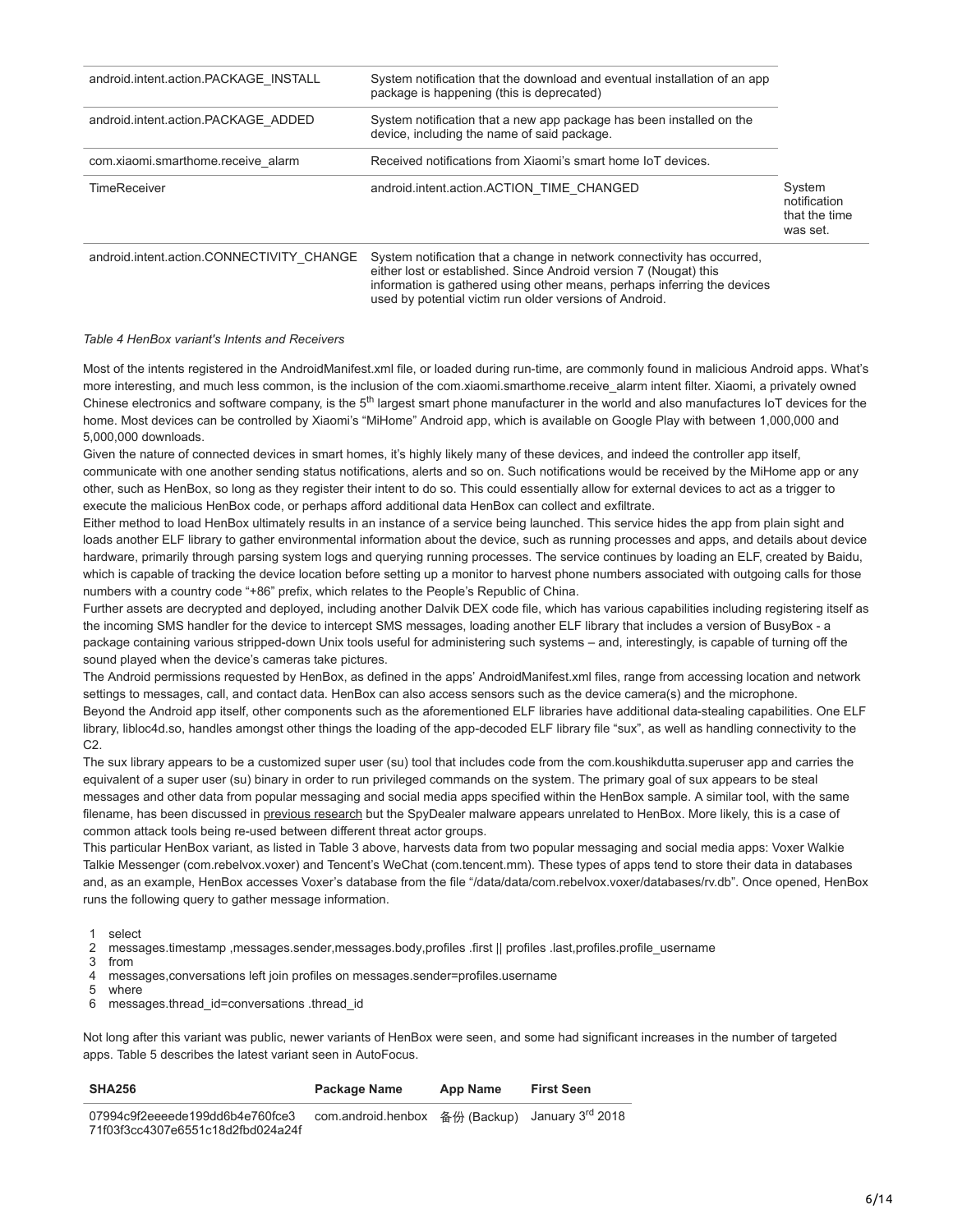#### *Table 5 Recent HenBox variant with updated functionality*

Table 6 contains an updated list of targeted apps from which this newer variant of HenBox is capable of harvesting data. Interestingly, the two communication apps described above as being targeted by the HenBox variant listed in Table 3 do not appear in this updated list.

| Package Name           | App Name                                 |
|------------------------|------------------------------------------|
| com.whatsapp           | WhatsApp Messenger                       |
| com.pugna.magiccall    | n/a                                      |
| org.telegram.messenger | Telegram                                 |
| com facebook katana    | Facebook                                 |
| com twitter android    | Twitter                                  |
| jp.naver.line.android  | LINE: Free Calls & Messages              |
| com.instanza.cocovoice | Coco                                     |
| com beetalk            | <b>BeeTalk</b>                           |
| com.gtomato.talkbox    | TalkBox Voice Messenger - PTT            |
| com.viber.voip         | Viber Messenger                          |
| com.immomo.momo        | MOMO陌陌                                   |
| com.facebook.orca      | Messenger – Text and Video Chat for Free |
| com.skype.rover        | Skype; 3rd party stores only             |

#### *Table 6 Targeted apps from a newer HenBox variant*

Most of these apps are well established and available on Google Play, however, com.skype.rover appears to be available only on third-party app stores. The same is likely to be the case for com.pugna.magiccall but this is unknown currently.

It's clear to see that the capabilities of HenBox are very comprehensive, both in terms of an Android app with its native libraries and given the amount of data it can glean from a victim. Such data includes contact and location information, phone and message activity, the ability to record from the microphone, camera, and other sensors as well as the capability to access data from many popular messaging and social media apps.

#### Infrastructure

While investigating HenBox we discovered infrastructure ties to other malware families associated with targeted attacks against Windows users – notable overlaps included PlugX, Zupdax, 9002, and Poison Ivy. The overall image of these ties is below in Figure 5 and paints a picture of an adversary with at least 5 malware families in their toolbox dating back to at least 2015.



#### *Figure 5. HenBox and related malware and C2s*

The overlap between the HenBox and 9002 malware families Unit 42 has seen involves three shared C2s between several samples; the first IP below is used for more than half of the HenBox samples we have seen to date:

- 47.90.81[.]23
- 222.139.212[.]16
- lala513.gicp[.]net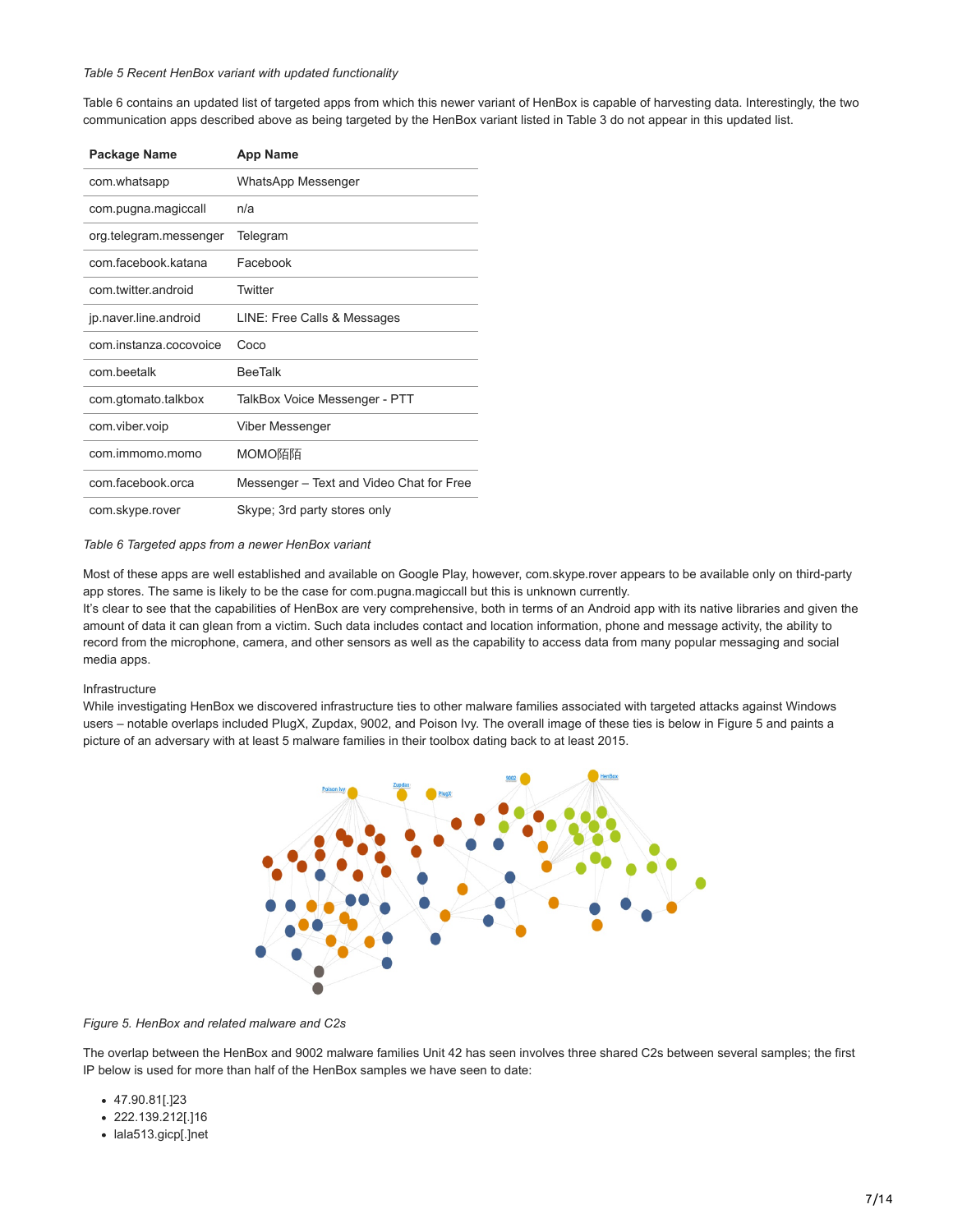The overlaps between the Henbox, PlugX, Zupdax, and Poison Ivy malware families involves a web of shared C2s and IP resolutions centered around the below:

- 59.188.196[.]172
- cdncool[.]com (and third-levels of this domain)
- www3.mefound[.]com
- www5.zyns[.]com
- w3.changeip[.]org

# Ties to previous activity

The registrant of cdncool[.]com also registered six other domains. To date, Unit 42 has seen four of the seven (the first three in the list below, along with cdncool[.]com) used in malicious activity and it is reasonable to assume the remaining three are or were intended to serve the same purpose.

- tcpdo[.]net
- adminsysteminfo[.]com
- md5c[.]net
- linkdatax[.]com
- csip6[.]biz
- adminloader[.]com

Unit 42 published a [blog](https://blog.paloaltonetworks.com/2016/07/unit-42-attack-delivers-9002-trojan-through-google-drive/) in July 2016 about 9002 malware being delivered using a combination of shortened links and a file hosted on Google Drive. The spear phishing emails had Myanmar political-themed lures and, if the 9002 C2 server responded, the Trojan sent system specific information along with the string "jackhex". "jackhex" has also been part of a C2 for what is likely related Poison Ivy activity detailed below, along with additional infrastructure ties.

The C2 for the aforementioned 9002 sample was logitechwkgame[.]com, which resolved to the IP address 222.239.91[.]30. At the same time, the domain admin.nslookupdns[.]com also resolved to the same IP address, suggesting that these two domains are associated with the same threat actors. In addition, admin.nslookupdns[.]com was a C2 for Poison Ivy samples associated with attacks on Myanmar and other Asian countries discussed in a [blog](https://www.arbornetworks.com/blog/asert/recent-poison-iv/) published by Arbor Networks in April 2016. Another tie between the activity is the C2 jackhex.md5c[.]net, which was also used as a Poison Ivy C2 in the Arbor Networks blog. "jackhex" is not a common word or phrase and, as noted above, was also seen in the beacon activity with the previously discussed 9002 sample. Finally, since publishing the 9002 blog, Unit 42 has also seen the aforementioned 9002 C2 used as a Poison Ivy C2 with a Myanmar political-themed lure.

In our 9002 blog we noted some additional infrastructure used either as C2s for related Poison Ivy samples, or domain registrant overlap with those C2 domains. When we published that blog Unit 42 hadn't seen any of the three registrants overlap domains used in malicious activity. Since then, we have seen Poison Ivy samples using third-levels of querlyurl[.]com, lending further credence the remaining two domains, gooledriveservice[.]com and appupdatemoremagic[.]com are or were intended for malicious use. While we do not have complete targeting, information associated with these Poison Ivy samples, several of the decoy files were in Chinese and appear to be part of a 2016 campaign targeting organizations in Taiwan with political-themed lures.

# Conclusion

Typically masquerading as legitimate Android system apps, and sometimes embedding legitimate apps within them, the primary goal of the malicious HenBox appears to be to spy on those who install them. Using similar traits, such as copycat iconography and app or package names, victims are likely socially engineered into installing the malicious apps, especially when available on so-called third-party (i.e. non-Google Play) app stores which often have fewer security and vetting procedures for the apps they host. It's possible, as with other Android malware, that some apps may also be available on forums, file-sharing sites or even sent to victims as email attachments, and we were only able to determine the delivery mechanism for a handful of the apps we have been able to find.

The hosting locations seen for some HenBox samples, together with the nature of some embedded apps including: those targeted at extremist groups, those who use VPN or other privacy-enabling apps, and those who speak the Uyghur language, highlights the victim profile the threat actors were seeking to attack. The targets and capabilities of HenBox, in addition to the ties to previous activity using four different Windows malware families with political-themed lures against several different South East Asian countries, indicates this activity likely represents an at least three-year-old espionage campaign.

# **Palo Alto Networks customers are protected by:**

AutoFocus customers can investigate this activity using the following tag. To date we believe HenBox is not a shared tool, however, the remainder of malware used by these attackers is shared amongst multiple groups:

# Android Hygiene

**Update:** Keep installed apps updated. Much like patching Operating System and application files on PCs, Android and apps developed for the platform also receive security updates from Google and app developers to remove vulnerabilities and improve features, including security. **Review:** App permissions to see what the app is potentially capable of. This can be quite technical, but many permissions are named intuitively describing if they intend to access contacts, messages, or sensors, such as the device microphone or camera. If you the permission seem over the top compared to the described functionality, then don't install. Also read the app and developer reviews to evaluate

their trustworthiness.

**Avoid:** Third-party app stores that may host pirated versions of paid apps from the Google Play app store, often such apps include unwanted extra features that can access your sensitive data or perform malicious behaviors. Also avoid rooting devices, if possible, as apps could misuse this power.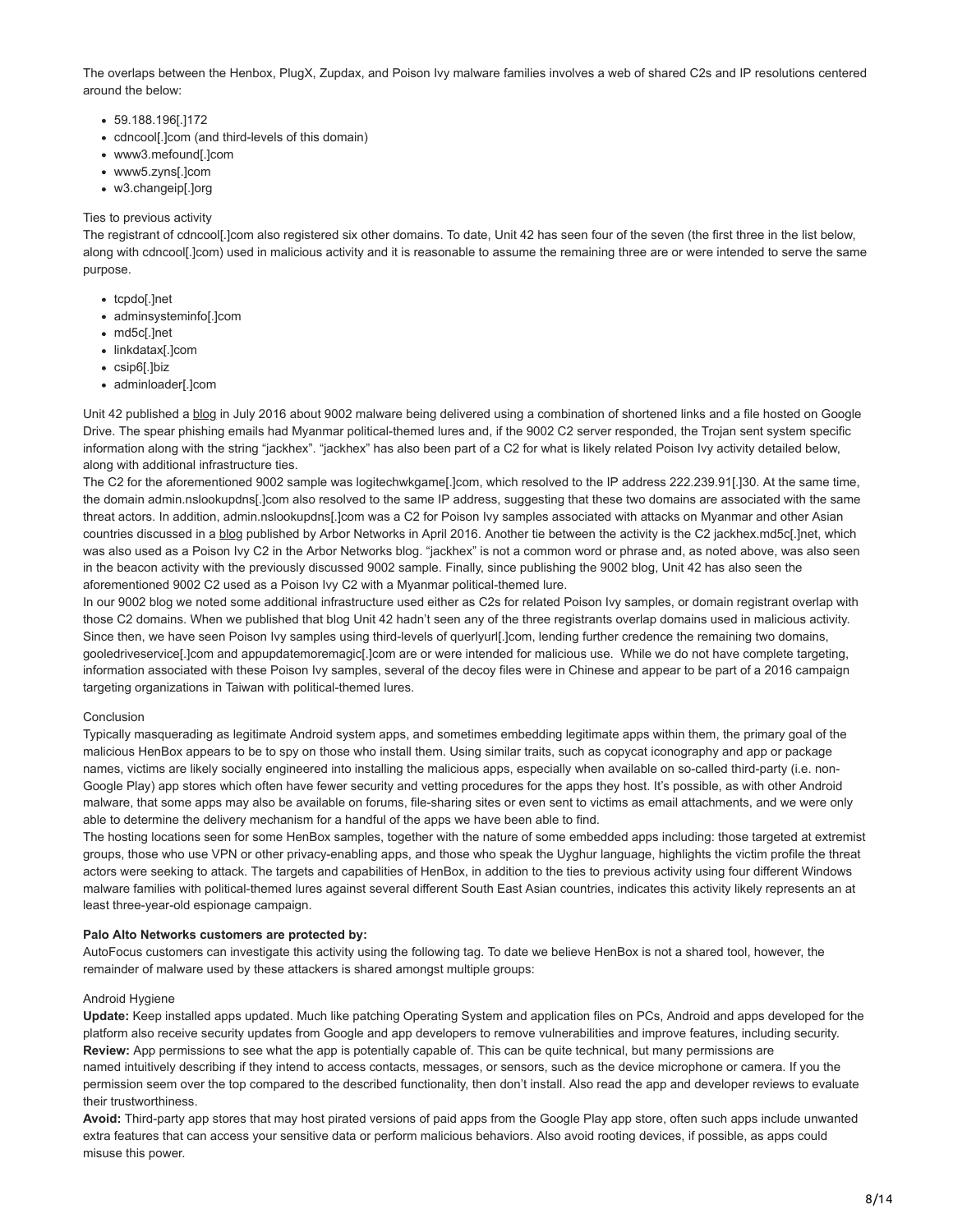IOCs Most recent samples first:

| sha256                                                           | apk_package_name          | apk_app_name    | apk_app_nan     |
|------------------------------------------------------------------|---------------------------|-----------------|-----------------|
| 446734590904c5c44978e4646bbbc629d98236c16e29940b32100c1400aebc88 | com.android.henbox        | 备份              | Backup          |
| ea0786bfe145d8c763684a2fdf2eb878da29c1b6ae5aacd1a428c9ffead4bad8 | com.android.vivibox       | 备份服务            | Backup servic   |
| 16bb6ff97999b838a40b66146ff4c39b9c95906f062c6fe1e3077e6e30171a4d | com.android.vivibox       | 备份              | Backup          |
| 0fa384198ae9550e008e97fa38e8a56c4398fc91e12eddba713966bfed107130 | com.android.henbox        | 备份              | Backup          |
| e835e4907c9ff07a3a8281530552eaed97d9dea5b182d24a8db56335bad5213d | com.android.cicibox       | 备份服务            | Backup servic   |
| 9192602e5a3488c322025991ca7abcbdc8f916e08f279004a94cec8eb9f220b4 | com.android.vivibox       | 备份              | Backup          |
| 9b57ab06650a137a5962b85ca9ae719e9c3956d68938a6a2425dffe8d152941a | com.android.webbox        | 备份服务            | Backup servic   |
| 7bf0e70fb4ffca19880fecdeb7e7e5d0fb4681064a98c71056cbb29c80ed6119 | com.android.henbox        | 备份              | Backup          |
| 51cfc1a658e63624706a6bb2ed2baa63c588e7ce499bd116a3d5752743fefb54 | com.android.henbox        | 备份              | Backup          |
| 3417899195780c8186356d49bc53b600b3b0e49aae83d9aeb27e518b6964be04 | com.android.henbox        | 备份              | Backup          |
| f0fd8c5f4487df7592e5b7fa02f19f23d3ad43f5aaab84257cc560bf5ea76f1e | com.android.henbox        | 备份              | Backup          |
| a6c1da9559d72563848802ed14a7421515009c2a0ffb85aab74c6e42584c222d | com.android.cicibox       | 备份服务            | Backup servic   |
| bf0ab0362ee39191587921b75ab92bf6da12e377dbfdf4f7a053c1217841bdfc | com.android.vivibox       | 备份服务            | Backup servic   |
| f5abd5e7e325f16df3e96ff55a19ebf524f40f9ade76003355eb1d68bc084006 | com.android.vivibox       | 备份              | Backup          |
| 201eca94a9e8023d021a2b4a1517c4e46cd01e3be323bc46660c1c6f42aa6abf | com.android.henbox        | 备份              | Backup          |
| 7b7887d4ad7cab0c53d6f8557bbdf616985f3434ba536a5683f6fba604151d04 | com.android.henbox        | 备份              | Backup          |
| 4eb768b52b687de49c7da8845bbd7671e2e076fe64bf23596a409108ef3fbbbc | com.android.henbox        | 备份              | Backup          |
| a7cfae9b12542b293d8265770a10946d422736d6f716af17f7b963603e422c51 | com.jrzheng.supervpn.view | <b>SuperVPN</b> | <b>SuperVPN</b> |
| 3c2109adf469bfc6c320ac824355f97a2b0f5ff01891d1affcd1a5b017c97195 | com.android.webbox        | 备份服务            | Backup servic   |
| 2a7e456d2700ba13af48efdcf1f699bf51b6901a3ba5c80c009aaaca86235e5d | com.android.henbox        | 备份              | Backup          |
| 3d525435cbd88b4f1f97e32e2c6accf7855f4cc576ecbd87ad05a05ddd2d2f79 | com.android.vivibox       | 备份服务            | Backup servic   |
| 5a999904b2f03263a11bcc077ad179333b431fb9e6e8090f371d975ba188e55e | com.android.cicibox       | 备份服务            | Backup servic   |
| 4d1e37e5840e8a4d5ae0f60cf33c593f595af200fbf998c3af809fd0c225c475 | com.android.henbox        | 备份              | Backup          |
| 3cce965887d4677069cb9160d7c7c122087a5f434e095a9f0848c3e838bca9f5 | com.android.henbox        | 备份              | Backup          |
| 8095cf4f6aec1983bd9f81ca85c1b27415e200b315f757613afb4f0334c99f0b | com.android.henbox        | 备份              | Backup          |
| b098be6fd1859ee70ef123c59d5e2a1db435f990c9378b41af0c005f76ba24f2 | com.android.henbox        | 备份              | Backup          |
| 56c1e23b12e83573440019084b9ce39f8f5ddd9d6de51edaf1f83e020fc648a0 | com.android.cicibox       | 备份服务            | Backup servic   |
| 75fef2a0f05ae2ad971b01041fd3ed5ceacce306d78930bc2eba190c39799bc7 | com.android.henbox        | 备份              | Backup          |
| a3deca8203792d4b34242e8f5d0f7e2e3d054f08d74885ab7ff6f3a6f4b2578a | com.android.henbox        | 备份              | Backup          |
| 77b6e8cd1e6de9ee22bf0e9d735089ae24134ab955f0975d4febc9ed6b60af38 | com.android.henbox        | 备份              | Backup          |
| 9f8909b1615aaa0fed38ad27162ccf3437e2eaa59cb0c990261c866f075c4113 | com.android.henbox        | 备份              | Backup          |
| 7ffc1afd5749e7731f4161a6348205555e5892f1bd3446b6d0c5e7bbaa5917e3 | com.android.henbox        | 备份              | Backup          |
| a1644194faac76a1d49fd96b875a3f9026993e9f21f6dbc50dc59aeb5e7dac4b | com.android.henbox        | 备份              | Backup          |
| 2e4aa7777ba449071b90c0c13b803ddf6c6f10576eb9806acde6c3d1391db463 | com.android.henbox        | 备份              | Backup          |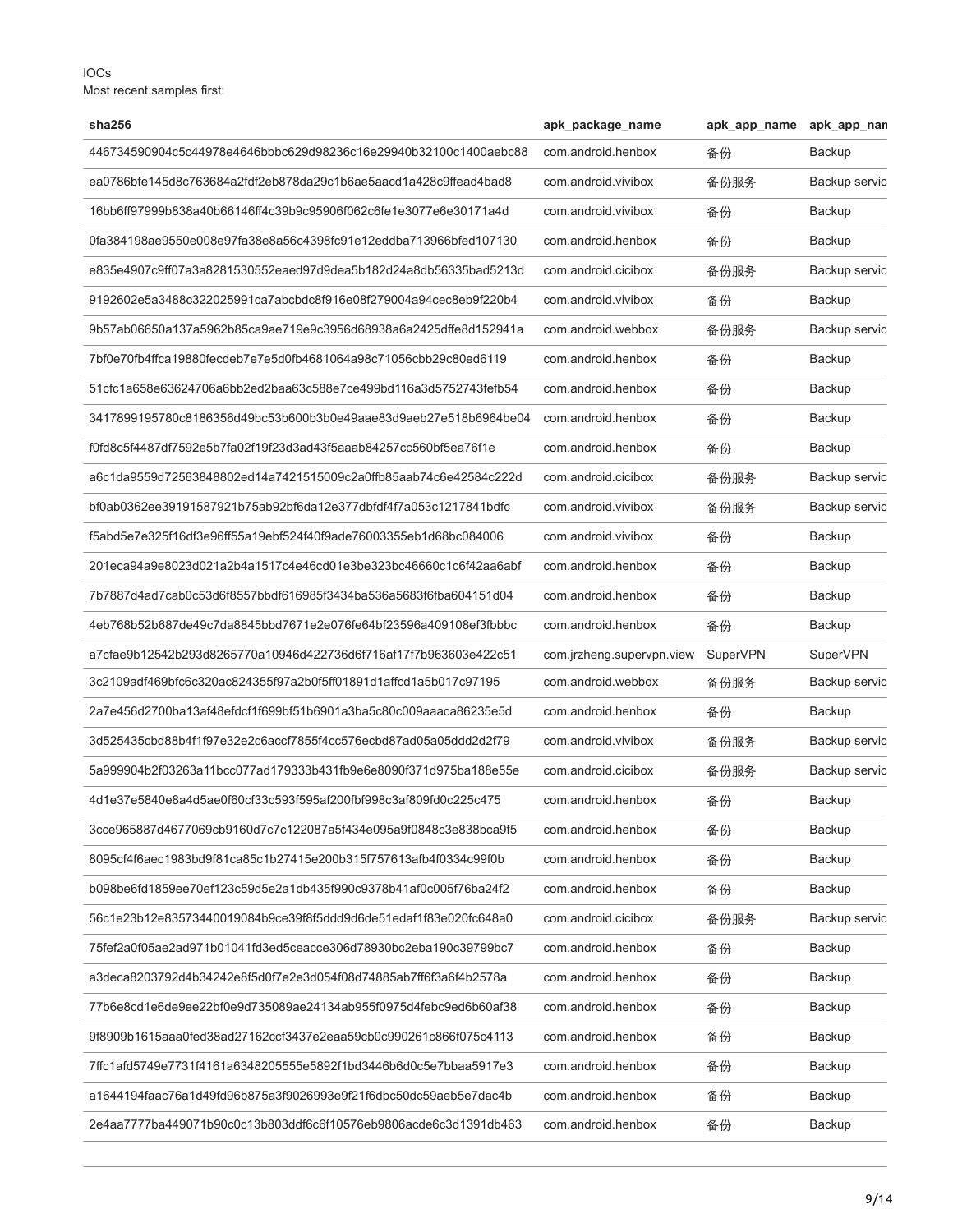| af2d44e36cc28727e29b0d9aecb4b17534a195faacbf4192ce1483a9bde65edc | com.android.henbox | 备份 | Backup        |
|------------------------------------------------------------------|--------------------|----|---------------|
| 5010236b481d8d2ebc45ee95154f10ffbb317eced86401486f63276520049896 | com.android.henbox | 备份 | Backup        |
| 8de4e886b69046c2942e26d8b2f436695ca27060f6a74c797c620502f87887c9 | com.android.henbox | 备份 | <b>Backup</b> |
| fed084773542120fe77b880fc136bd20979cddc286b75b651d01aa6e32234b2d | com.android.henbox | 备份 | Backup        |
| 43ce0c3e63de64f032ea7d4ca77c4b40b86d57e1d237f771b21c1f9c8f41eafb | com.android.henbox | 备份 | <b>Backup</b> |
| 6e1812f7bf313552bc60b6be5b46bdfd44582775e3cb19cf6a231a903aec508b | com.android.henbox | 备份 | <b>Backup</b> |
| 7774432c67f3d3688a1a1b21edc0a73d9d47990cc1f132663b0010ff4bbd6e87 | com.android.henbox | 备份 | Backup        |
| 59ca2754279d9cba40334c35907e2e1fc6fd2888b2c180e5b0b8d73accbb40f2 | com.android.henbox | 备份 | Backup        |
| 2c5934db000a2838d42cf705453e29d16f4d4bb462fa65e134ce78b4266cefee | com.android.henbox | 备份 | Backup        |
| e326501a0fb15bf19ac135f501b84caa2587d1fb2cad9e034f1756898686dab4 | com.android.henbox | 备份 | Backup        |
| 14f715228acff7d8bad057e4bf996635d76ab41ae25ca8a3f90196caeb241446 | com.android.henbox | 备份 | <b>Backup</b> |
| 2be931f008a9ea62aa35091eb9a5629824e81499ce7a5219101ccd39a02ecdec | com.android.henbox | 备份 | Backup        |
| 51db059a833377666f92f64ae1e926b83da8821876c66949e320b55c1a929ff8 | com.android.henbox | 备份 | Backup        |
| dee79253deaaa57af0fddb2c8ec5d4cc0546dfe3c1d05c2916a44a37eef3d9f8 | com.android.henbox | 备份 | <b>Backup</b> |
| ec2e060ac633978b9b700aa95784255b9796f4fb51c188b1c79d5947df07bf98 | com.android.henbox | 备份 | <b>Backup</b> |
| a6c7351b09a733a1b3ff8a0901c5bdefdc3b566bfcedcdf5a338c3a97c9f249b | com.android.henbox | 备份 | Backup        |
| ae5598ccb3f2f31d2ec967808988a47d6ce4d1cd5e6808d1194ee93c6400039c | com.android.henbox | 备份 | <b>Backup</b> |
| 6f5e7f6ca2f25667d5fe55d7e8ec1b816d6db8b31cb28dff43b4f2f73d70ecdb | com.android.henbox | 备份 | <b>Backup</b> |
| 4cbb5a0d9b6f64dc9d8dd9aaac5651649e24b2cd7248eb9db32191102559ab9c | com.android.henbox | 备份 | Backup        |
| c375aad52c292b4d5c4efb02a33e2325a27f27158bb13c048f533a2a9d0837fb | com.android.henbox | 备份 | Backup        |
| 779b09c61951818e5afb47c369fe9b5fa7b7f6139f589f14b3042b2ac96809d8 | com.android.henbox | 备份 | <b>Backup</b> |
| 7ba216b88f84c9a0ce90ca5500ddc2e80100b23ef3784d133b69870768f1e3bc | com.android.henbox | 备份 | Backup        |
| 077239b3bedaa850b82204fdd42e5e45fedc3dfc2f6da5aab04d768370e990fa | com.android.henbox | 备份 | Backup        |
| be548c26d0863b812948a16f982e96557319346fad897f67dc7873108203fdce | com.android.henbox | 备份 | Backup        |
| 54366ee485b43cea10624d62247a48b12c1ce35c49295491f7fbb6323c68da7b | com.android.henbox | 备份 | <b>Backup</b> |
| 51714b8f34db94cbd8916374af4d8e63b56ef41fa819d2d697f1a3975a32960e | com.android.henbox | 备份 | Backup        |
| 48f38b671847bfba3810b74d1d815c2bb4cc94392b98e1f59f95e748eb410465 | com.android.henbox | 备份 | Backup        |
| d0e58c3e9d881f875532d1bb8bee63e4ac8728458708361f754db97fba6be22e | com.android.henbox | 备份 | Backup        |
| 8b78f469f3eda0cb02cfbf5598f0a7449cb63b7181d7fd5037ebb9cb8aff30a4 | com.android.henbox | 备份 | Backup        |
| 49556e972a35c9d592bf64ab37056f6da356b2061c1ce269d9c3af73978756d9 | com.android.henbox | 备份 | <b>Backup</b> |
| 1d4dadae0c696fde2fef99eb99188509dc0d5fbac7ee07d4f0d5a92dcc922ad7 | com.android.henbox | 备份 | Backup        |
| 3c62d00a9740c49cf01fb7635260ff71e0ac44cf80da749ca4101869120f2233 | com.android.henbox | 备份 | Backup        |
| 993692d5540c40614f4da430cf4cea64a7e0e7f950452abae19bf608afdf20a6 | com.android.henbox | 备份 | Backup        |
| 3e026154767b6a101d3a852946e9eb3ed1c96662490afe9b601469a8459e325b | com.android.henbox | 备份 | Backup        |
| 6a518d29232d3f68aa5c78df4a8d212f924e03379dc2be0a388b3118779fe583 | com.android.henbox | 备份 | Backup        |
| 70512a566f33c636ad071d18e82db89f9531a6133be89b7d3f18fc9f7730b078 | com.android.henbox | 备份 | Backup        |
| 53238af90efd8531686432245c516db04cd163584a811d6e5835a42fe738fbab | com.android.henbox | 备份 | Backup        |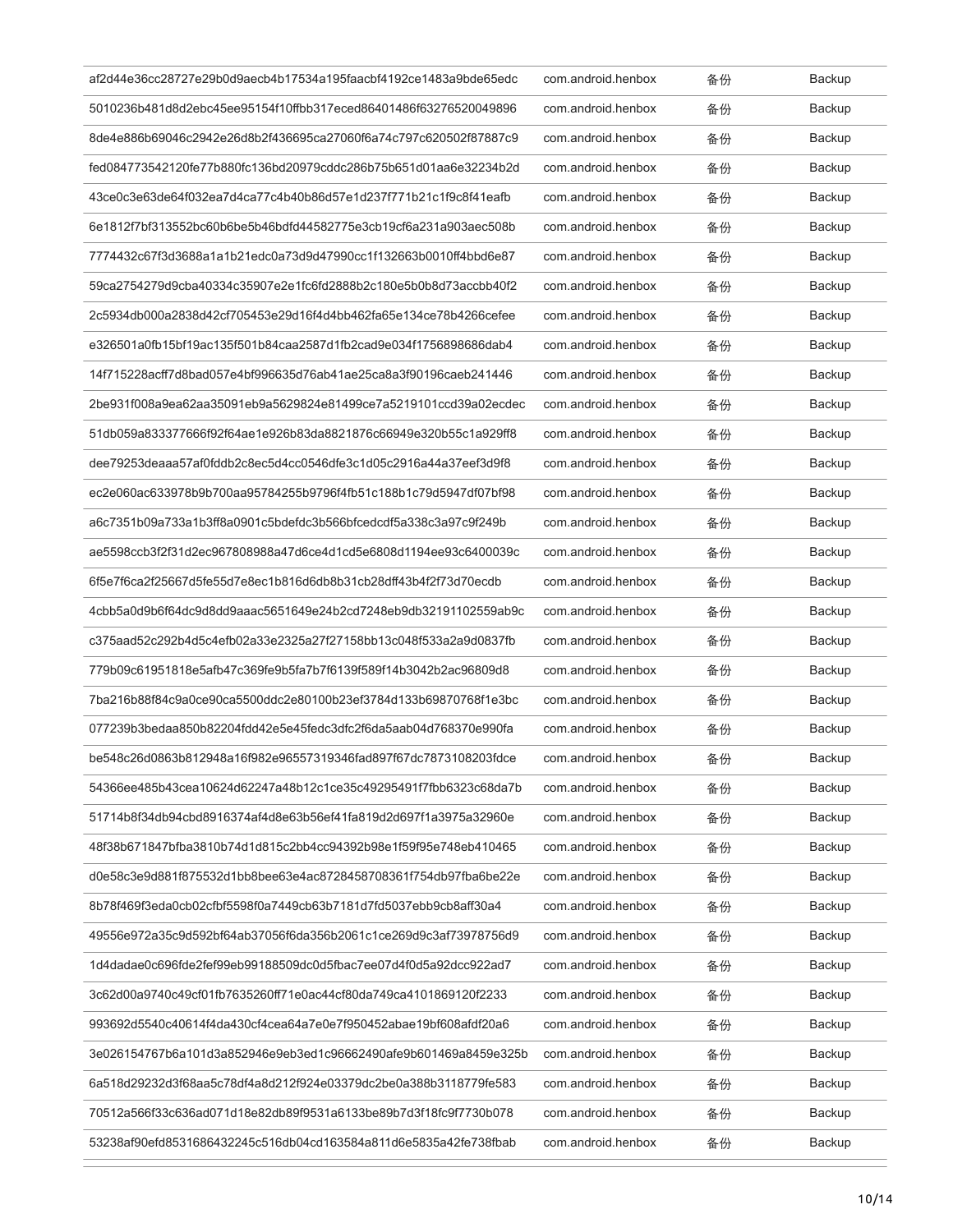| 2f2277898f34a91a365f1a090d72678768c5e420c8350f340cc4b4602cd8a710 | com.android.henbox | 备份            | Backup        |
|------------------------------------------------------------------|--------------------|---------------|---------------|
| b48edd2270b1aeb014291eb3ac2aaa1d4b7ee4694965d0de2c0978b2feae946d | com android henbox | 备份            | Backup        |
| 45e7dc9c0e33d4754384365a60604c66d72356a994cbed8e8eab8796cf1579e2 | com.android.henbox | 备份            | Backup        |
| a1e465d905434d5dae3bb7acb7c148ef8ed0d341a6d9121d09adbc126cc3a907 | com.android.henbox | 备份            | Backup        |
| 4d437d1ac29b1762cc47f8094a05ab73141d03f9ce0256d200fc691c41d1b6e7 | cn.android.setting | islamawazi    | islamawazi    |
| d29646f2c665ef91c360e24242c634ee9051d4ab01cb8f87265088e47f41d690 | com.android.henbox | 备份            | Backup        |
| 2345a56d61e052af3265ee0fae47b22f1551ede4eee45bca30ad5fb9fac7a922 | com.android.henbox | 备份            | Backup        |
| 44388ec38ee36177d6804d778ee554b2d063db3b88d7480eca6587ff68a15982 | com.android.henbox | 备份            | Backup        |
| 286bd20f3ea944703c8c87e66708d6b32046a640863afba7f3c4c72dc28d37d1 | cn.android.seting  | 设置            | Setup         |
| 7f28caeaa484496f85c80580cd88671961149aae2295c8777becb2970455504c | com.android.henbox | 备份            | Backup        |
| 89ef65813bccb8197da4af68ba8f9e8e123f3aad4ed41736f8039ad2c6817a25 | com.android.henbox | 备份            | Backup        |
| 1749df47cf37c09a92b6a56b64b136f15ec59c4f55ec835b1e569c88e1c6e684 | cn.android.setting | 设置            | Setup         |
| 5f16c23f92a10de59efc9a081e0c79458faa3fabb24a1356dbfff7cea8611a3e | com.android.henbox | 备份            | Backup        |
| 66eec9ffa2906e56656e649d5b632526e829d7142a75cd27a006bf82775e8c45 | com.android.henbox | 备份            | Backup        |
| a728c653b9c7be4b058eff329afb826db755fdddc4e10ba67191816db7dbeac0 | cn.android.setting | 爱奇艺           | <b>IQIYI</b>  |
| c4ee98d58d38f6109d843955277f1a37bfb138a14113c6cb38bcb6eb857d4977 | cn.android.setting | 设置            | Setup         |
| 577ed81e07b62d9c363c505271d1f2a81592a69e1a60a82fbe8fff16e7d3419d | cn.android.setting | 设置            | Setup         |
| b8f785a6581bf438b1947e498b8f2255607440347d8f8b5cb31f3b98427330e6 | cn.android.setting | 设置            | Setup         |
| 5a3c44a6e8c8e02e69caa430f41ec80b94740d099bbcfbf39cf08280fc6e16bb | com.android.henbox | <b>WJ VPN</b> | <b>WJ VPN</b> |
| 184e5cbebef4ee591351cfaa1130d57419f70eb95c6387cb8ec837bd2beb14d6 | com.android.henbox | 备份            | Backup        |
| efa3cd45e576ef8ab22d40fc9814456d06a6eeeaeada829c16122a39cb101dbf | com.android.henbox | 备份            | Backup        |
| 9d85be32b54398a14abe988d98386a38ce2d35fff91caf1be367f7e4b510b054 | com.android.henbox | 备份            | Backup        |
| a8ea1140a739b2aeeb838d7fe2c073cb834bce46db22071022bd181a59422af1 | com.android.henbox | 备份            | Backup        |
| 80a35bcbce326d05dd74ed05560db41a0f9471c4922fc9fe88d0b1a94c3cb1ae | cn.android.setting | 设置            | Setup         |
| 0e31575bf0001d818d87aa134e728f62e7f2d27ff9437897303eb8ae1962a865 | cn.android.setting | 设置            | Setup         |
| d3dd162e7dee6022826e7fef23cb84f17a948d2761013a09943f165f378197e0 | cn.android.setting | 设置            | Setup         |
| 3b345ffe7fac9aef0c9e0be3f01e8f9e1f3e0442849cc0e3f979b9866465b6bc | cn.android.setting | 设置            | Setup         |
| 0a4f38a83abbbab3a039be95862df7848f28513baa1da52a74a9e6a31f63c9b7 | com.android.henbox | 备份            | Backup        |
| a267176bdc1779b19fde2e38f5f062478e8cf173582e38a26538512d64d85ecd | cn.android.setting | 设置            | Setup         |
| 7603126f04e9e7cff828aabc060349d6dfbd76e795df7b0e798b3b0914ad13a0 | com.android.henbox | 备份            | Backup        |
| 1da0e30b4b2ad2626a3f069f0f50f81d29b789d41385db26d7c84da3af02cd1c | com.android.henbox | 备份            | Backup        |
| ddea532ef46abb9bfa77acdbd38155d9a92381f777fe4c797967203578aa0966 | com.android.henbox | 备份            | Backup        |
| a89bdb4fd54b9488fd6f2685a4dcfa1c106d4ac9f9fb8f8992e557e306184f1a | com.android.henbox | 备份            | Backup        |
| b0bbcee232f27a1b366f8a7ed1d2c3056f9a67fa70e42c1fa7cfb7c778df8cb5 | cn.android.setting | 设置            | Setup         |
| bf16b9f012e1a0724f95a0e61a8748be3c9fc3fe3bb5a82bf3efd9b8211591fb | cn.android.setting | 设置            | Setup         |
| ad5a6b9ca0389c458dde73a456404634eec473cf5833914c7466af41e23b6ea9 | cn.android.setting | 设置            | Setup         |
| a5d9efae12c9e5913156b5415581678748bdeed25a5767438afadc869d25e0d4 | cn.android.setting | 设置            | Setup         |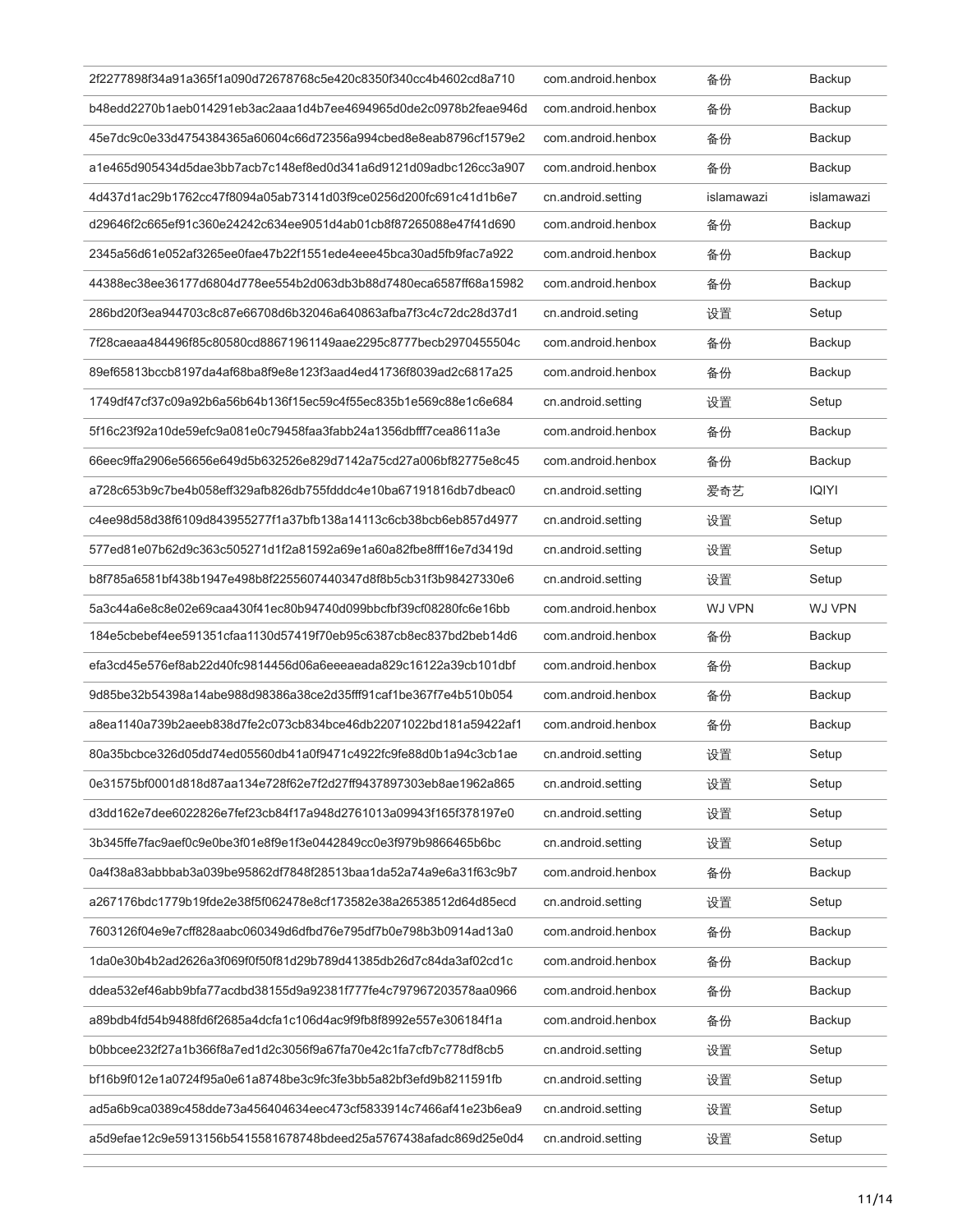| b5598c4a26f3b4a143a413c46935f0506afd7e400ecf4c6ca05595e83d8dc2c7 | cn.android.setting | 设置   | Setup       |
|------------------------------------------------------------------|--------------------|------|-------------|
| 4f6173659e2c23835228f2e05daacecb618c099878d0028dd9a52b9682de2ac4 | cn.android.setting | 无秘   | No secret   |
| 7d8a47cda9367ee31ebf58dd226afc583b34a73476ed5ff1b2b3f2460cd4c339 | cn.android.setting | uyhl | uyhl        |
| b34b09d7b4bee3125ea9b27c128c4239c78d3be95d9d5dff73c68e479353db5b | cn.android.setting | 设置   | Setup       |
| b3413e09ceecc305187d08007ea86f654a451952807e37b8f2dcd14a8127042a | cn.android.setting | 设置   | Setup       |
| 718bab91ba29791a494c31783b64ce1fe3d78bcdd6a6f909588e198fbea3b3cf | cn.android.setting | 设置   | Setup       |
| de9d1c68ef9df6dd72455f50d1cdffd76e24a501bbbaa3cacc4aedb74b2f743d | cn.android.setting | 探探   | Explore     |
| 55e65d1fba82a21b0ee52435be890279cf7ae747abba7f448a6547ba2ed9666e | cn.android.setting | 设置   | Setup       |
| 801d54f829668487c2ed28dc56beb6f156a6100a3be12805e1104fb9f68f6a00 | cn.android.setting | 设置   | Setup       |
| 3ffa8ef36934420b08e4139385400da774f61cabe000557ff025af650f2964bb | cn.android.setting | 设置   | Setup       |
| 8b4e60160089b6af71e3c555c4bdaa9344b76a5f0dfd1ecc3a6e8c23f0940b2a | cn.android.setting |      | 0           |
| b779a7a05c226a14c2f4bad1f22c493a2a9de8b988b01602fbe60d1f6dc2ba8c | cn.android.setting |      | 0           |
| 4a8c5194183f2a5b593654a29213c6f705f083ddbbff10a0bb1e7695c66a0f89 | cn.android.setting |      | 0           |
| 775c2dbf6dd7423bd098b216bd6dcf11104e885e451fa95ae64dc18fb54a34c7 | cn.android.setting |      | $\Omega$    |
| 228d1c80a92641c6ba9c9d1e68146e9bb66f02605135c2603db3ace692cc05f2 | cn.android.setting |      | $\mathbf 0$ |
| 4ecf03a1eaa0255340a41e48728be1d50dab724b72f9096a1f537fa578e76d17 | cn.android.setting |      | $\mathbf 0$ |
| 8a28fed36cf0d8640c7086770614e33d3788200bc7b0b408873873cd17e31653 | com.android.henbox |      | $\mathbf 0$ |
| 35b1f11a97dd5c05c87328e2ed4ae5776b84d3ce6cf4cdbc2faa1865dab2e09b | cn.android.setting |      | $\mathbf 0$ |
| bb91d7bbea783bacd57a92691ebcbb449d9606f2f3bbb77538ec751a8b01d8a9 | com.android.henbox |      | $\mathbf 0$ |
| 011509bb9cde31c0b45c49747ff150abcfa66d283ff986f167bf564bacfded4d | com.android.henbox |      | 0           |
| da6d75e996b0bafad782d87c809269ef5ccfa62c938039790333f0f2b4ecafe3 | cn.android.setting |      | 0           |
| eb31fc24f727bc6f25b7a90dc86c127099384398b7182ae52d3fe23950e9ed8c | com.android.henbox |      | 0           |
| 6d441e6b75fa0ea1880937d7c94dbd1caaa210915d386dfb5a01ca22fd813d28 | com.android.henbox |      | 0           |
| c153ed3b2ae96cb2ec55294f89180302f89e9dbca6a192eec7bd4f3591b8252e | cn.android.seting  |      | 0           |
| 2510aa8736c5462e8784f1cf494716bb923f97645899c73c56ead1ff58b35499 | cn.android.setting |      | $\mathbf 0$ |
| 0bfbbca56718b5bae7e21613a9884ea80db53aa1eca9cacf5a793e52f6a724e7 | com.android.henbox |      | 0           |
| e9da842ccf4a681226577c26e2becea079080a4b6838171c06bb358db132bc5e | cn.android.setting |      | 0           |
| 20fcff9826373d50abe813d3cb0272bf7b65617196cd4ac8d4646b8fd3256bea | cn.android.setting |      | 0           |
| 0387baebb2b0c678e46e7291325e91118c53a3206d73c1145c082b10cf6a65f1 | cn.android.setting |      | 0           |
| 0efaf91842a7e45562e97bda369efa6e14f98bf9d63782ec9c323fa246da549a | cn.android.setting |      | 0           |
| cdbd4b98625c4766cbf72f69ce951faf49a13394ea85e7a23188e70a209609be | cn.android.seting  |      | 0           |
| d4ef4bdea69a248f9792211c4d52882ad6262f7223fc1aa9f328abe50412669f | cn.android.setting |      | 0           |
| 3db36dc3b21dbd0a9037cda21606d37c1a1dd493346e00e36231a252a14446d6 | cn.android.setting |      | 0           |
| 92c5fdf61b378e5252b0eb70a5cfd7af2d27c915aece48e32b9c2ba04a5fa5b3 | cn.android.setting |      | 0           |
| 740a54e1f89cb321d13396987fd26d52c6c66c49894283c6d9889156e063ecb3 | com.android.henbox |      | 0           |
| 7f76f102ab233528ce3cb111ae3b026cf16b3233c6bf3002de8a0daea3ebc0d7 | com.android.henbox |      | 0           |
| 153794e424eceaba48e28e7f3333ab0c9c7addeda1c5de7835b191f5f25e4e34 | com.android.henbox | 备份   | Backup      |
| a1bf2f3fcac9d1aae94eb7a6dc37be00185e102e504032f4ffa391ddbd4bd353 | com.android.henbox |      | 0           |
| 444e73bd1020d08dc2901a041d675db1060815914024855daeddbc201e3ad4ee | com.android.henbox |      | 0           |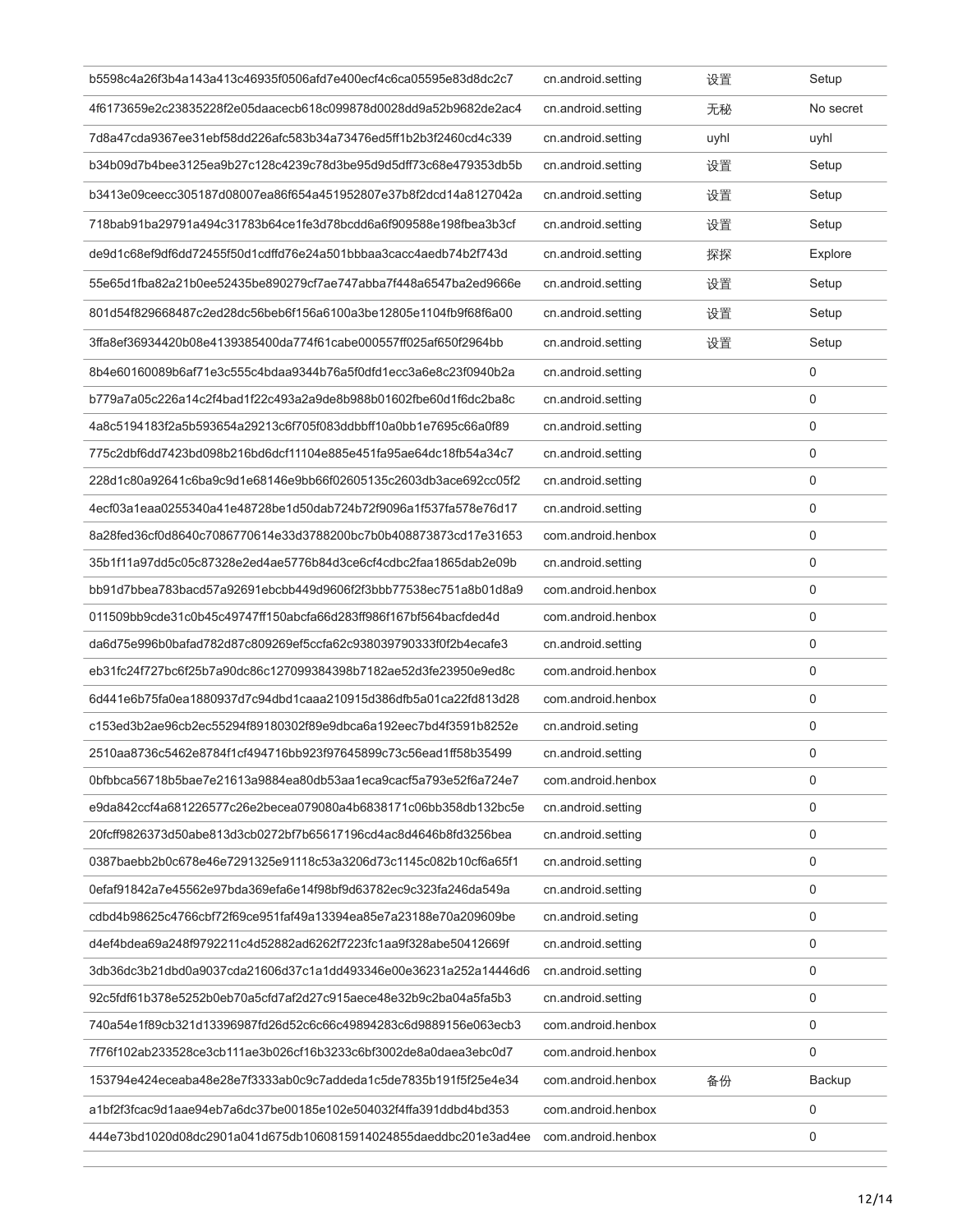| f88c84156d8e9fdec6f5c400135277ecd03e4b1d95e7d3b6f5b8c8a77eeb055f | cn.android.setting |                         | 0                       |
|------------------------------------------------------------------|--------------------|-------------------------|-------------------------|
| 2782265ddd3a0d94d4f2622366b3401002dcfe1a9b99b7cbf6d5e824ff14d728 | com android henbox |                         | $\Omega$                |
| efff4243b6143c937509f52dbe7c4e40ceb2eb226f7cc1c96d8cf9f287668e37 | cn.android.setting | 设置                      | Setup                   |
| 000473f7168ebda3de054a126352af81b61dd0be462ae9b3c7ccc0bc5cea7986 | cn.android.setting |                         | 0                       |
| 6f0de72ee2df4206102c1ff93955fef07cee84a1ba280ef3eda3db9a7eafb22e | cn.android.setting |                         | 0                       |
| 2f7aa05b16d870d34feb1faa62bbfb9c5cffd4a52ea094c66657887b7c7046d4 | cn.android.setting |                         | 0                       |
| 198ff17259ad377fae62ca49daaed0d9313831d5a12b16a79dd54045eb6909b8 | cn.android.setting |                         | 0                       |
| 88c08e7084d4e0db14fc5fec6c906ff89e68b54df09096d49573b1906dd1ecd2 | cn.android.setting |                         | $\Omega$                |
| 5fff623781636b2af95327293f246e0d83b90012f067a8c9e6c2b5869e606465 | cn.android.setting |                         | 0                       |
| a26802ebe8ad4dc076becbc18b32a825cf057ff2059a0742ece86afe6fcb496c | com.android.henbox |                         | 0                       |
| e0427ca401d68c347ef14f65a94735f76238f59710d99c4097e51da23cbb2a6d | cn.android.setting |                         | 0                       |
| cf36fb6f2d4029876f50d6a1eb9eafb13eb0bc6a57e179172ffe67a305f33c41 | cn.android.setting |                         | 0                       |
| d68070f75341ce070b11a4ecda28d80a85303fa102fb4cb84c3dcbf97863bcc5 | cn.android.setting |                         | 0                       |
| 60adc526a1bfa8df150c25016d220544671a62820493b66a8467436181b8d224 | cn.android.setting |                         | 0                       |
| 0589bed1e3b3d6234c30061be3be1cc6685d786ab3a892a8d4dae8e2d7ed92f7 | com.android.henbox | <b>DroidVPN</b>         | <b>DroidVPN</b>         |
| f28761f897e3a0e1dcdb0a993076a1cc48a1b17361d3f401aa917406332a79f1 |                    |                         | 0                       |
| fa5a76e86abb26e48af0b312f056d24000bc969835c40b3f98e5ca7e301b5bee | com.android.henbox | Uyghurche<br>Kirguzguch | Uyghurche<br>Kirguzguch |
| 5808df07cedf15451ab0984e9c60b077602de258319d48cf88b0cc4ca7bb57a0 |                    |                         | 0                       |
| b0e0d35649d6e5405d051580d0c2a7ca5d3eb58f38bd51d0b8b7b98813256ea1 |                    |                         | 0                       |
| 2db13b0cdede04b1b050744114e6c849e5e527b37bcd22984b265dff874dd411 |                    |                         | 0                       |
| c6117397a54a1c2fda6efe40b1a209c14834f9ecb82136e06174c16644a59657 |                    |                         | 0                       |
| ed35dab84aa4de72e782aef8cead90688d5c664de878207488828ed16902e828 |                    |                         | 0                       |
| 2a7ab147d9e7c7f5349f5f929a2f955fb03b376d29d02d5a41d5e6da31d7cdcf |                    |                         | 0                       |
| f3d04a7f77498acec86efc8d372c4d6eac591d8030f0a867ab856074e4da1fe6 |                    |                         | 0                       |

# **Poison Ivy**

d3d5a43a2a4f054d41acf6d5f5c1d4d87c7027d880172c3167eaa19f99db43db dfcff48fb7ad43940c46430a4cd28d52564ea9b6e40a23ff4324da919a5fb783 12759f7fd01ffdea97954be5404d7e43a3941a7388129e7b6ace85f56b500cd8 26c0349af2b5ffebd01d86eff16a0158bb3ceba9ecb04a0c0bd442bc5736328d ac8fc264c7ec3cf70836e1bb21f9a20174b04ad49731b8797d7d8bb95cb353e2 3d714e1c02c4baf37008fb2537b02c0c1f524fa49263f3400f97f9ef12f2c907 58246d040c79c2a75729511f09b09ae709fbfbaa0bad6e72751a586f7b37ec5e c9be192a5acfc3b416dbd3fa800fa63851b3440d4187961978b33cef21aeaaeb 98f16b65b8acd4610077edd92dcb090e3d97f427dbb621827096071ed333b7b4 7cdd37ef4a45afa1b85c87f2a778cf8a7482f7beeee5178856d2f4acfa841135 c9be192a5acfc3b416dbd3fa800fa63851b3440d4187961978b33cef21aeaaeb 14e2e6bbcc68650bfd7c1eb374401eb606c7417dfae7bebb4bf86909e2ff524d 6a5998faa2be7d8b44f23cd5e02c9e3fa4a22bdba32e4663780aa035bddef239 b45e4ac7a790a7c6364cd93e371e548756f621028380c850059954340c0f13dc b82785a6d488798c43f9dba0dd3f6cf8a4b03b308203452f641456dde09bedd8

#### **PlugX**

45c64508382f41056bed1a6d95927225791fe8fcd8ee9a9a133968b93c19e39f

# **9002**

b2966c2702285d2cad851bae72fe22136d7975a2a50b43a855447703146c63f0 1b168603010e5179d001f78e47176296776938dde2351ca2250f2977eff043d0 C11b963e2df167766e32b14fb05fd71409092092db93b310a953e1d0e9ec9bc3